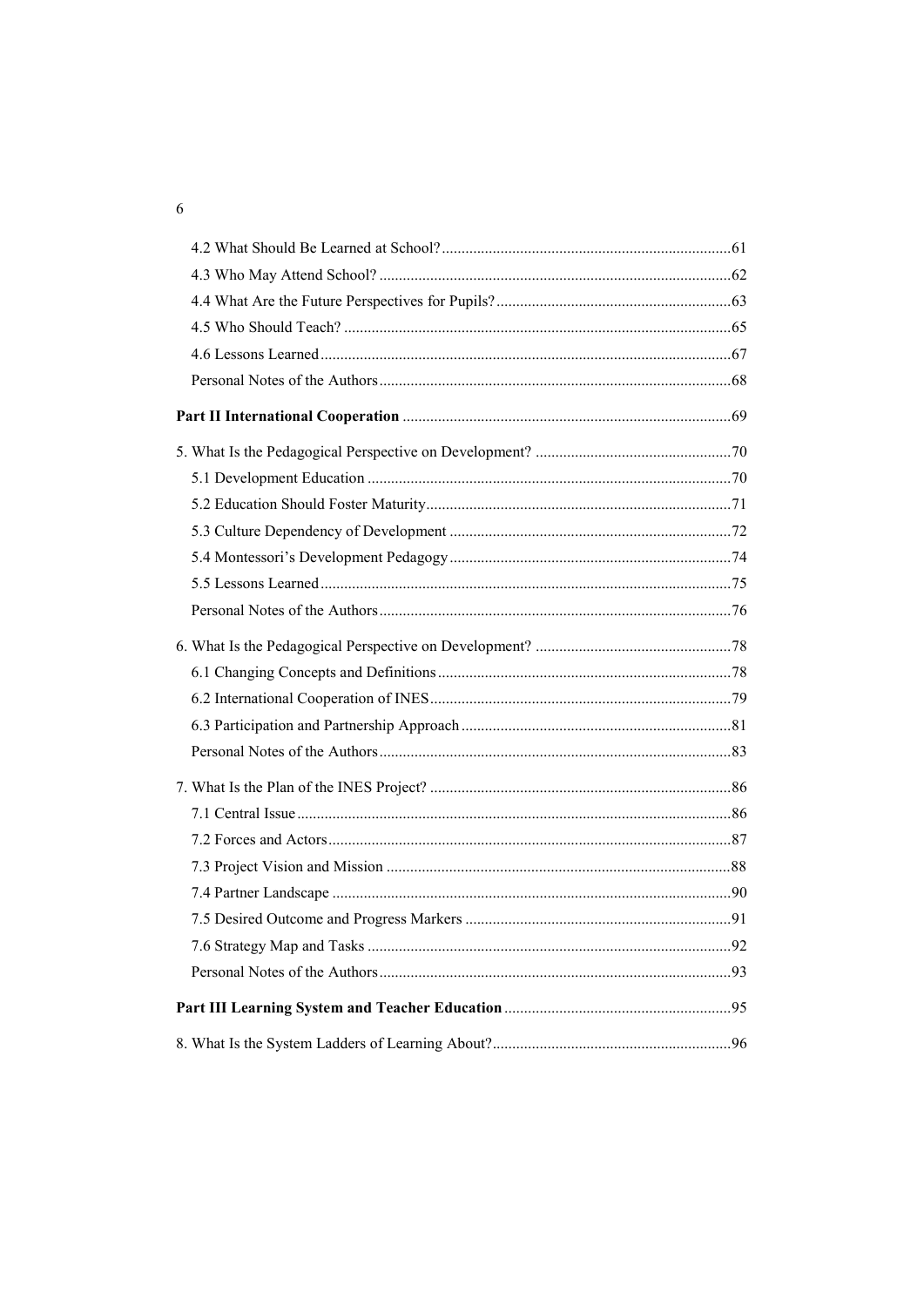| 10.6 Differences and Similarities of the First Two Ladders of Learning  147 |  |
|-----------------------------------------------------------------------------|--|
|                                                                             |  |
|                                                                             |  |
|                                                                             |  |
|                                                                             |  |
|                                                                             |  |
| 11.4 Development Process of the Mathematics Ladder of Learning158           |  |
|                                                                             |  |
|                                                                             |  |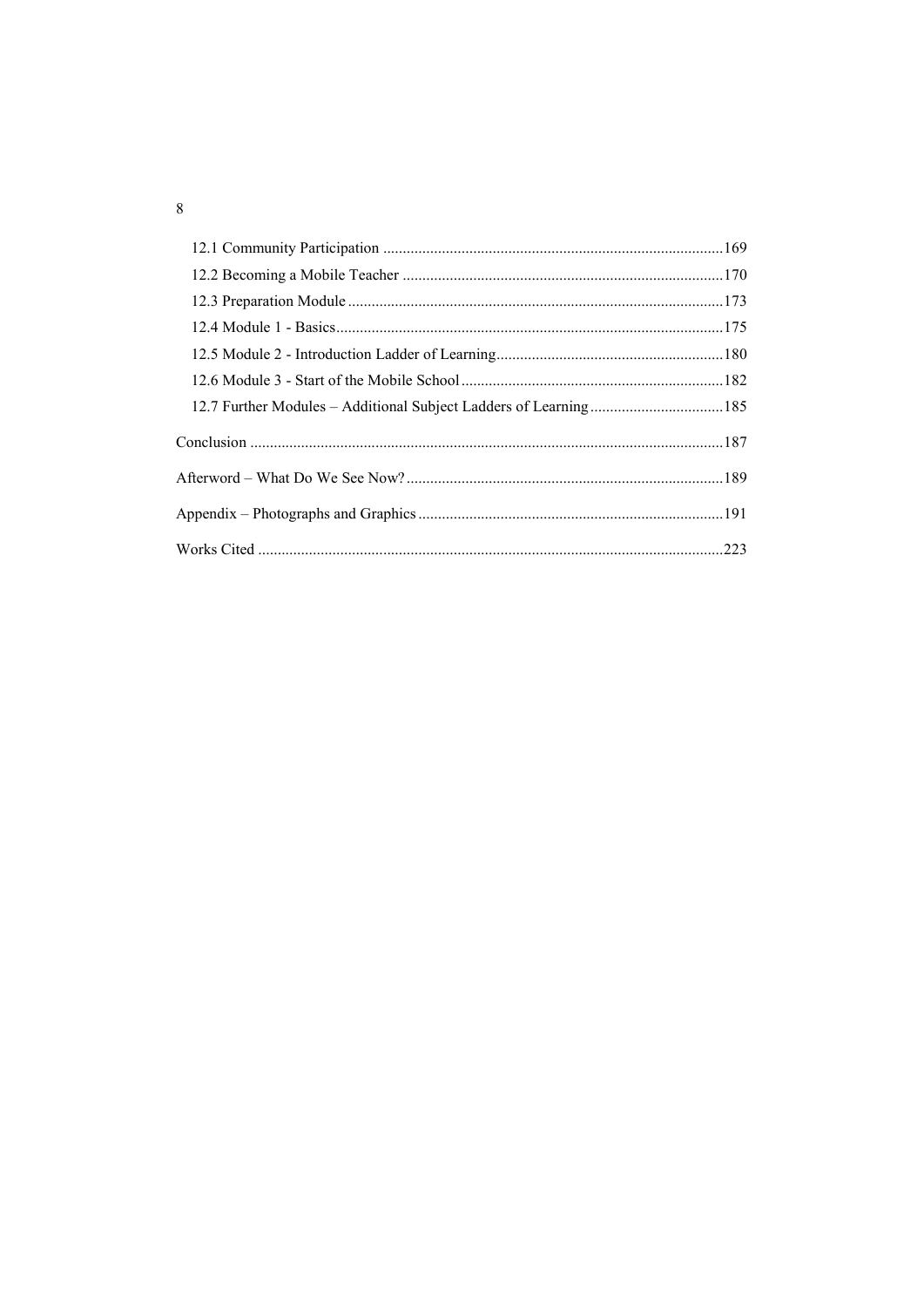## <span id="page-4-0"></span>Preface – Why Do We Ask Questions?

Why do more than 60 million children and youths do not attend school (UN 2019)? The answer is clear. They are exposed to armed conflicts, climatic and environmental challenges, precarious economic conditions, and child labour. Why are there still no sustainable educational solutions for these children and youths on the move? The answer is more complex. When education providers want to treat and organise everything and everyone equally, they are not oriented towards the basic needs and necessities of people in seemingly invincible life situations. When we take a close look at the cultural and social needs within the individual life situations of children and youths, we come across unexpected resources these special life situations entail for a sustainable future.

We like to ask questions. We enjoy asking Daasanach pastoralists out in the remote and dry savannah of Northern Kenya about their families, livestock, their culture, their living conditions, their dreams, and visions. At the same time, we continuously question the approaches of the Illeret Nomadic Education System (INES) and our role and work in it. Likewise, people like to question us. They want to know whether we act in accordance with the Daasanachs' wishes regarding education. They question how Daasanach women, men, and children envision their future and whether the planned mobile schools will support them in their vision. They ask why a non-governmental organisation like the Benedictine Fathers in Illeret has taken over a service, which is actually a governmental task. The primary question behind all the question remains: who has the right, the responsibility, the capacity, and the will to provide basic education to one of the most marginalized children in the world?

We do not claim to have found the answers to all these questions. Most of the solutions, which we present here, were developed in a long process of trial and error and sure enough, there are other innovative approaches to the education provision of mobile pastoralist. Nonetheless, after several requests from Daasanach pastoralists for an alternative educational system INES was started in 2014 by Father Florian OSB, who has been active as a Benedictine missionary in Kenya since 1984. The vision evolved in long talks with the Daasanach themselves. Daasanach pastoralist children live and shift with their mobile families, support the pastoralist production team, and participate in educational activities in so-called mobile schools with ladders of learning. The long term vision is that Daasanach men and women, who are mobile pastoralists themselves, visit the mobile teacher education programme of INES, gradually building up their school offer of various subject ladders of learning and thus support individualized learning in multi-age and multi-level learning groups.

We have had the incredible privilege to be part of the INES project implementation team from the beginning. We are grateful for the diverse group of partners, supporters, and colleagues, with whom we develop questions and seek answers.

In the course of our work within the INES project, as well as in the process of writing this book, we greatly benefitted from the action research done in India and Germany but most importantly from the intense dialogues with our Kenyan partners, German colleagues, and the RIVER team in India. At this point, we would like to particularly thank Father Florian OSB, the founder of the INES project, who invited us into the project as expatriate coworkers and consultants. We thank Edwin K. Changamu, the devoted pedagogical manager of INES and the small project implementation team of INES. Our thanks also go to Dr. Thomas Müller, associate professor from the University of Würzburg, who supported us in the process of writing this book as well as Sara Schuster for her language support.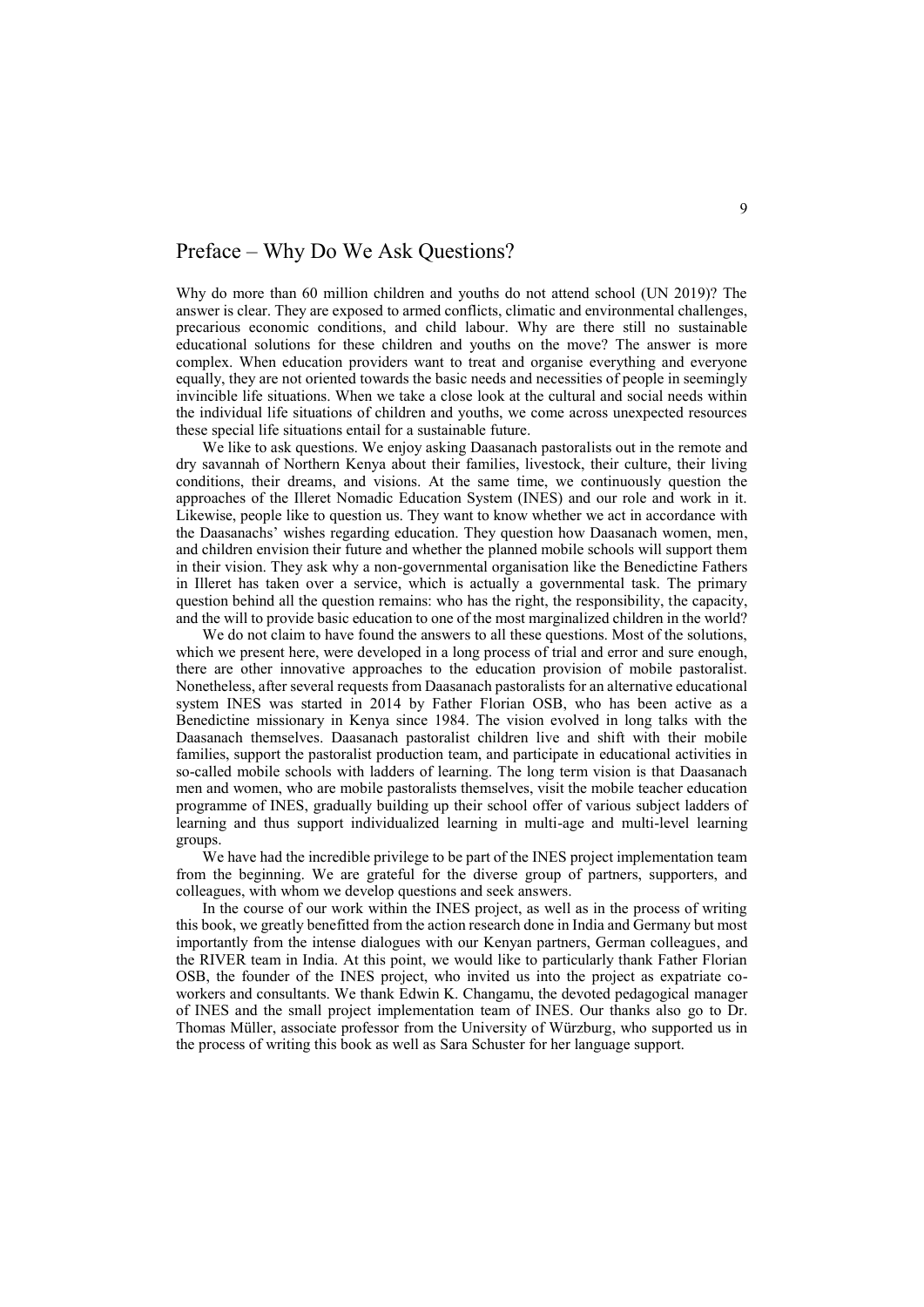Dear reader, we hope that this book will challenge you to remain open to questions and innovations regarding education provision and we hope you will enjoy reading about some of our most precious moments in Northern Kenya.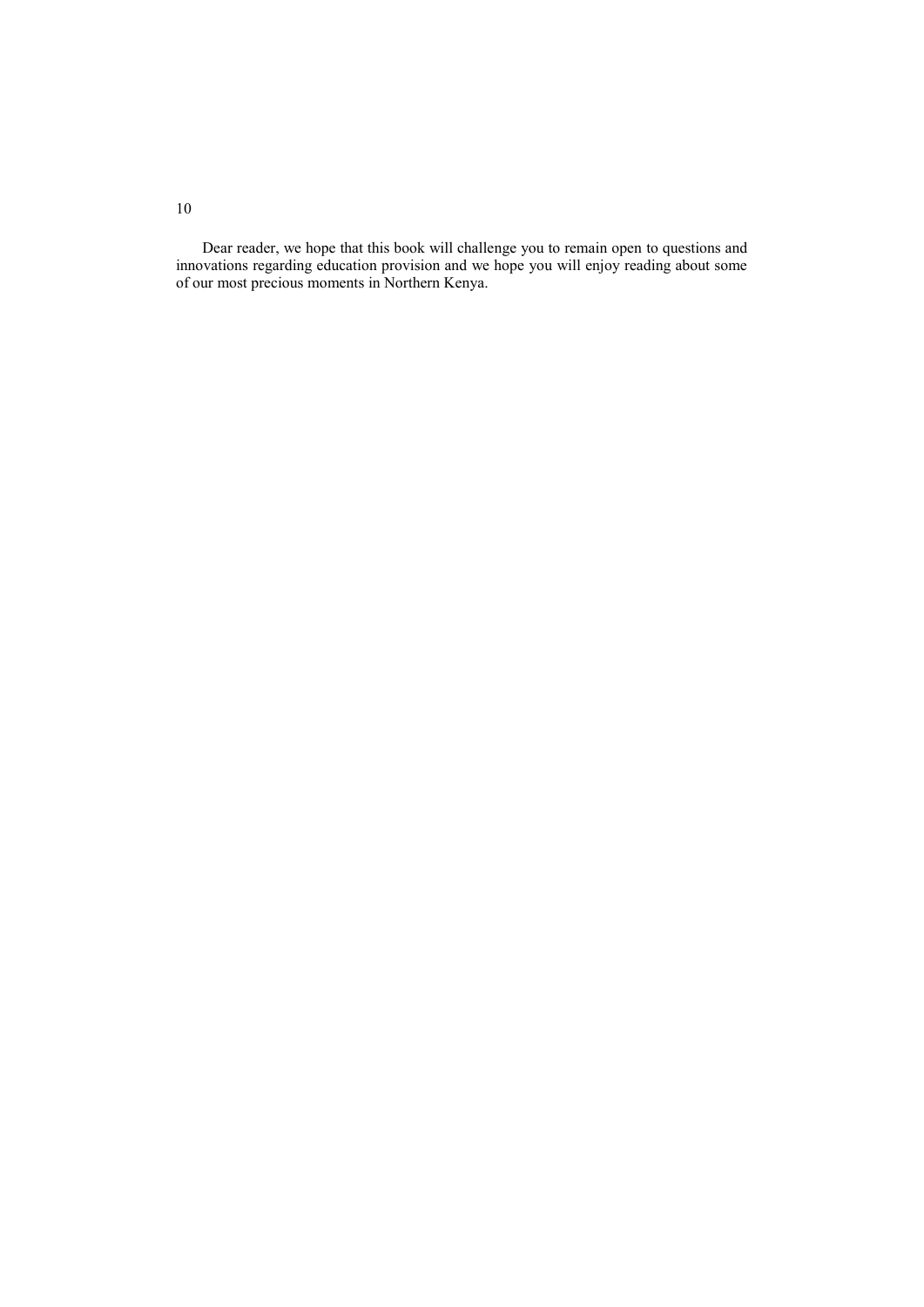## <span id="page-6-0"></span>Introduction

Education provision for mobile pastoralists remains a difficult and emotive issue. Because the children of mobile pastoralist are involved in the economic production from an early age to contribute to their livelihood and because the pastoralist families have to stay on the move to find suitable grasslands and water points, there is hardly any time for the children to regularly attend fixed schools in settlements. With the infrastructure in Northern Kenya and the current school system, Daasanach pastoralist are therefore faced with a difficult choice: The first possibility is they give up their livelihood as mobile pastoralists, settle in a town and send their children to fixed schools. This is only possible if the parents generate an alternative income. The second possibility is to send their children to distant boarding schools where the children eventually lose touch with pastoralism and the sustainable lifestyle of millions of people eventually dies out. The third, and most common, choice is not providing their children access to formal education altogether.

For this reason, this book not only deals with the necessity but also the development of a mobile school system for Daasanach pastoralists in Northern Kenya. The publication gives a practical insight into the INES project of the Benedictine Fathers (Illeret Nomadic Education System), which offers Daasanach pastoralists in Northern Kenya access to alternative basic education through mobile schools, taking into account their livelihood of mobile livestock production. In order to implement this extensive pilot project, an innovative mobile school system with its own local learning material development and a teacher education centre for Daasanach pastoralists is being developed.

As you move through the three parts of this book, you will notice different writing styles and approaches to the title questions. On the one hand, this shift derives from the specialist fields of cultural, psychological and pedagogical studies. On the other hand, we want to provide a practical example of school development cooperation supported by technical literature. At the end of some chapters, we attached personal notes in which we want to share some of our thoughts and the most precious experiences we were able to make.

We would like to invite our readers to start by understanding the living conditions of the mobile Daasanach pastoralists in Northern Kenya (chapter 1) and why education provision for pastoralist groups is difficult (chapter 2). In chapter 3, we present selected international approaches to pastoralist education and outline which lessons the INES project learned from these school development projects. In chapter 4, we summarize the perspectives and dreams of Daasanach women, men and children regarding learning, teaching and schooling, which, we believe, to be fundamental in partnership-oriented development cooperation. If you may, this first part of the book provides the (problem) analysis of this international cooperation project.

In the second part of the book, we want to give an insight into our understanding of development and conceptual plans of the INES project of the Benedictine Fathers Illeret. We shortly approach the term development from a psychological and pedagogical point of view (chapter 5) and challenge the concept, idea and principles of international (development) cooperation (chapter 6). Chapter 7 provides an overview of the INES project, with forces, actors, partners, vision, mission and strategies.